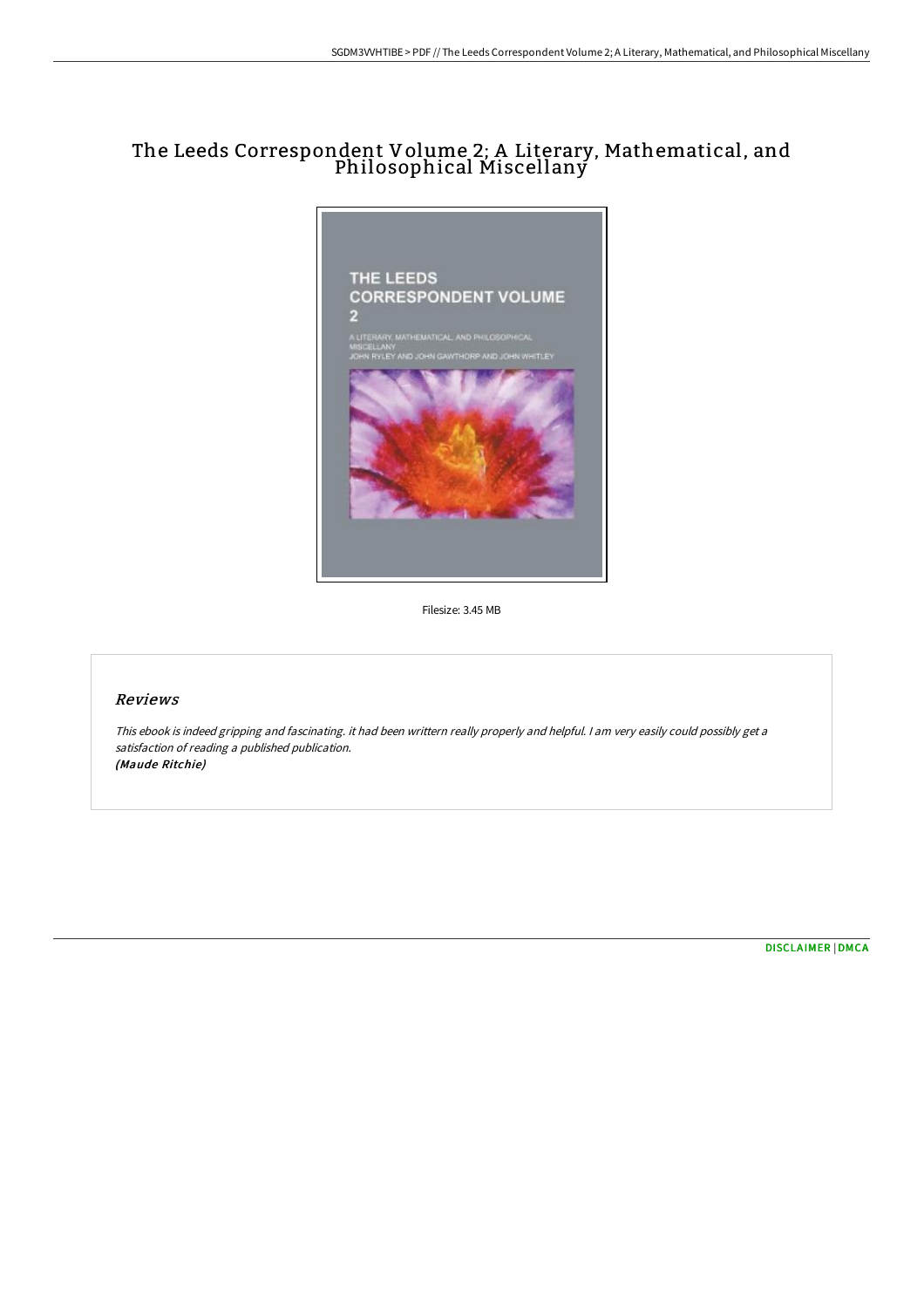# THE LEEDS CORRESPONDENT VOLUME 2; A LITERARY, MATHEMATICAL, AND PHILOSOPHICAL MISCELLANY



Rarebooksclub.com, United States, 2012. Paperback. Book Condition: New. 246 x 189 mm. Language: English . Brand New Book \*\*\*\*\* Print on Demand \*\*\*\*\*.This historic book may have numerous typos and missing text. Purchasers can download a free scanned copy of the original book (without typos) from the publisher. Not indexed. Not illustrated. 1818 Excerpt: .circ.arc to rad. and b a sine x, and consequently when x = OD, y and of course the curve described by P are both = a quadrant.) Otherwise by Mr. A. Cook. While the radius OD moves into any position O-PR, suppose the point P to have moved from O to P and traced out the curve OnP. Draw Ond indefinitely near OPD; also draw Vm perp. to Od. Let the veloc. ofD: veloc. P:: m: n, put OD = r, arc DD--x, OP = y, nx. then the curve OnP = Dd = x, mn--y, Yn=.L. m and by sim. tri. Pm = Now P?-2 + mn = Pns; that JL: the fluents are x = circ. arc to rad. r An ingenious solution mas received from Mr. Johnson. (121) By Faciuor. At the same time that a ball was let fall from the top of a tower, another was projected upward with a velocity of 100 feet per second, and it was observed that when the former arrived at the bottom, the latter was descending and at the distance of 20 feet: required the height of the tower. Solution by Mr. A. Cook. The projectile velocity upwards being 100 feet per 100 second, we shall have by the laws of gravity, 4 X 16 = 155.44 feet = the height ascended to by the bi before it stops, and begins to fall downward; therefore the time of the ball s arriving again within...

Read The Leeds [Correspondent](http://albedo.media/the-leeds-correspondent-volume-2-a-literary-math.html) Volume 2; A Literary, Mathematical, and Philosophical Miscellany Online  $\ensuremath{\mathop\square}\xspace$ Download PDF The Leeds [Correspondent](http://albedo.media/the-leeds-correspondent-volume-2-a-literary-math.html) Volume 2; A Literary, Mathematical, and Philosophical Miscellany